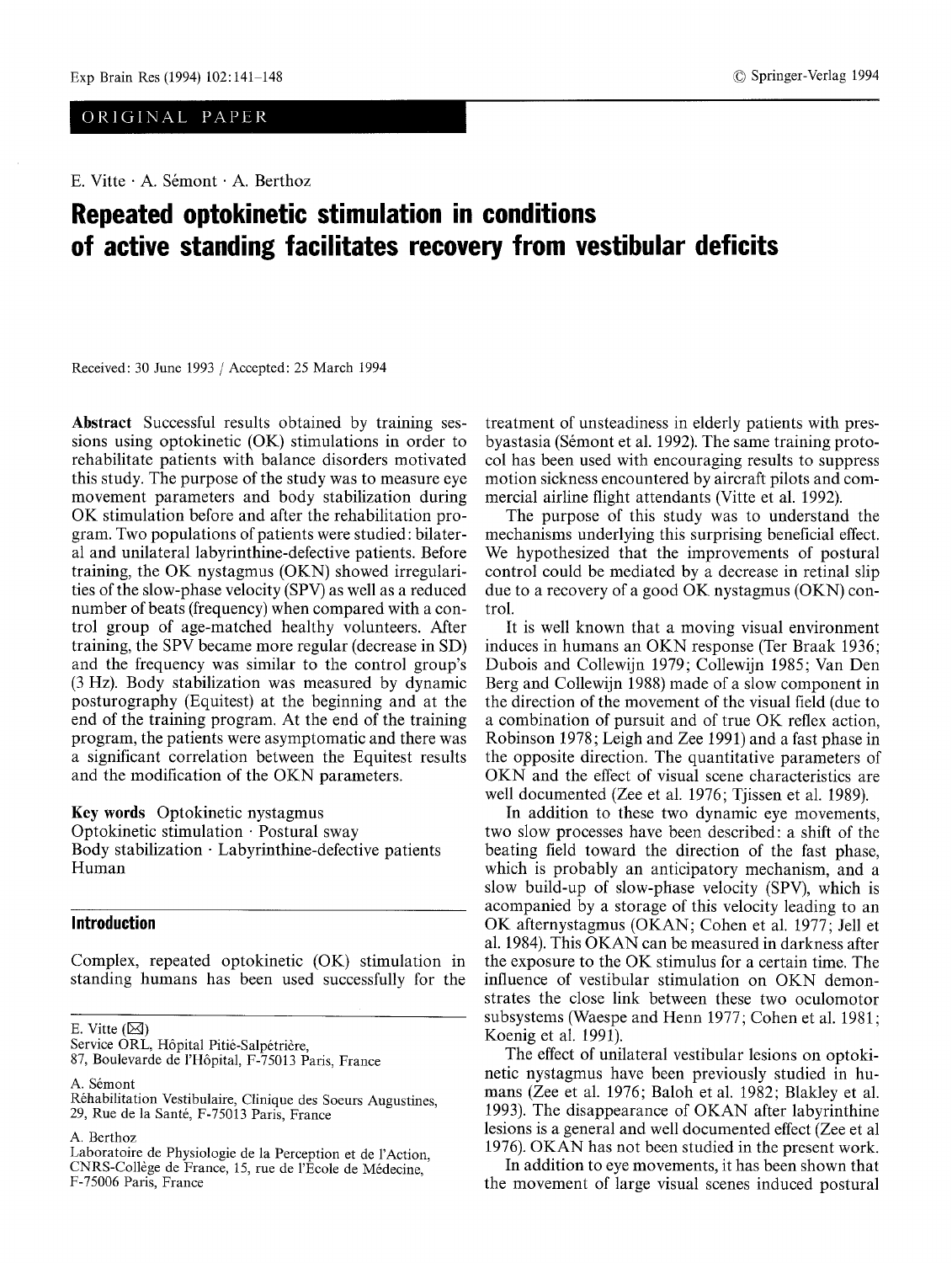reactions during both circular (Lee and Aronson 1974; Dichgans and Brandt 1978; Van Asten et al. 1988) and linear (Lestienne et al. 1977; Nashner and Berthoz 1978) motion. Generally the postural sway is observed in the direction of the slow phase of nystagmus. This postural sway has been attributed to at least three mechanisms:

- 1. A direct action of the visual input on the structures controlling posture, for instance visual input to the vestibular nuclei
- 2. An indirect action through the central representation of body orientation to the vertical
- 3.A consequence of the coupling between eye movement and neck muscles

In the present work we explored two series of parameters in a population of patients with unilateral or bilateral loss of the vestibular function. These results were compared with those of a population of agematched healthy volunteers considered as the control group.

Firstly we measured the modifications of OKN SPV per stimulation, the number of nystagmus beats during a 10-s period, in order to obtain a frequency value; we observed the modification of the beating field shifts but we did not quantify it during the recording sessions. Recordings were carried out before and after a rehabilitation program consisting of OK exposure sessions.

Secondly we measured the overall stability of the same population of patients at the beginning and at the end of the training program. We shall describe the parallel evolution of the improvement of balance and of OKN.

### **Materials and methods**

#### OK

The OK device was a planetarium (Simpson et al. 1981) mounted on a three-axis system in order to project different stimulation patterns. Walls, ceiling, and floor of a completely dark room were used as screens. On the extreme left and right of the frontward screen were two black horizontal bars (with a dihedral angle of 160°), which gave a stable reference to enhance "vection." The 160 $^{\circ}$ ), which gave a stable reference to enhance "vection." three axes of rotation  $(x, y, z)$  could be used separately or together in order to induce complex patterns and go from pattern to pattern in a smooth continuous change in direction without stopping the stimulation. The rotation of the sphere with respect to the z-axis induced a horizontal drum-like pattern of white dots; the  $y$ -axis, a vertical upward or downward moving pattern; the x-axis, a torsional pattern.

In this study, the eye movement recordings were done with the z-axis of the sphere tilted 45° backward in order to have a complex pattern (Fig. 1). The provoked OKN was horizontal with probably a slight torsional component, too small to be measured but enough to enhance vection. This complex pattern was chosen because patients reported having more difficulty enduring the slightly curved stimulus than a pure horizontal stimulus. The upright standing subject was at a distance of 2 m from the frontal "nearest wall," with the OK device on his right side at head level. The angular velocity of the sphere was  $40^{\circ}/s$  and the temporal frequency of dot presentation was 5.55 Hz. The angle between each projected white dot was 7°55'.



Fig. 1 The standing subject is shown in the room with walls as screens. The *two black bars* to enhance "vection" are seen on each side. The *curved dotted lines* represent the opokinetic stimulus on the front, nearest wall, side walls, ceiling, and floor

OK stimulation sessions (rehabilitation)

Sessions of rehabilitation using OK stimulations were performed as follows:

A. The subject was standing in an upright orthostatic position. He or she was instructed to look at the passing dots and let the eyes move freely (stare OKN) without moving the head, and try to keep his balance. The stimulation sessions started with the stimulus which was used for the recordings of the present study; that is, horizontal with slight torsional component stimulus at an angular velocity of  $40^{\circ}/s$ . The stimulus was kept until the subject began to sway and stopped before the off-limit of stability was reached. The direction was then changed to the opposite direction without modification of the velocity for a few seconds and set back to the disabling direction until the subject once more overbalanced, and so forth.

B. Pure vertical stimulus (with the z-axis of the sphere horizontal) was then used with the same protocol. Upward or downward direction was chosen in accordance to its effect on vection and body sway; the most destabilizing direction being the one that had to be done again and again.

Duration of the sessions never went beyond 15 min. The first sessions were usually shorter, stopped because of patient fatigue due to the numerous postural readjustments. The necessary number of sessions to obtain an asymptomatic patient averaged  $8 \pm 2$ . The number of sessions increased with the patient's age.

During OK sessions, body sway was visually observed and the overall results on balance were quantified using the Equitest system at the beginning and at the end of the training program, but not after each rehabilitation session.

#### *Equitest*

Dynamic posturography (Equitest) equipment was composed of a moving platform with a visual surround; both could move exactly as the patient did, inducing visual and/or somato-sensory conflicts (Nashner 1976; Nashner et al. 1982). The sensory organization test assessed the patient's ability to make use of visual, vestibular, and somatosensory inputs separately and to suppress senses at times when they provided inaccurate information. The patient was exposed, in order of increasing difficulty, to six combinations of normal vision, eyes closed, and sway-referenced support and visual surround conditions. During testing, the patient wore a modified parachute harness attached to the ceiling to prevent injury from a fall. Test conditions 1 and 2 provided the patient normal (fixed) support surface inputs with eyes open and closed.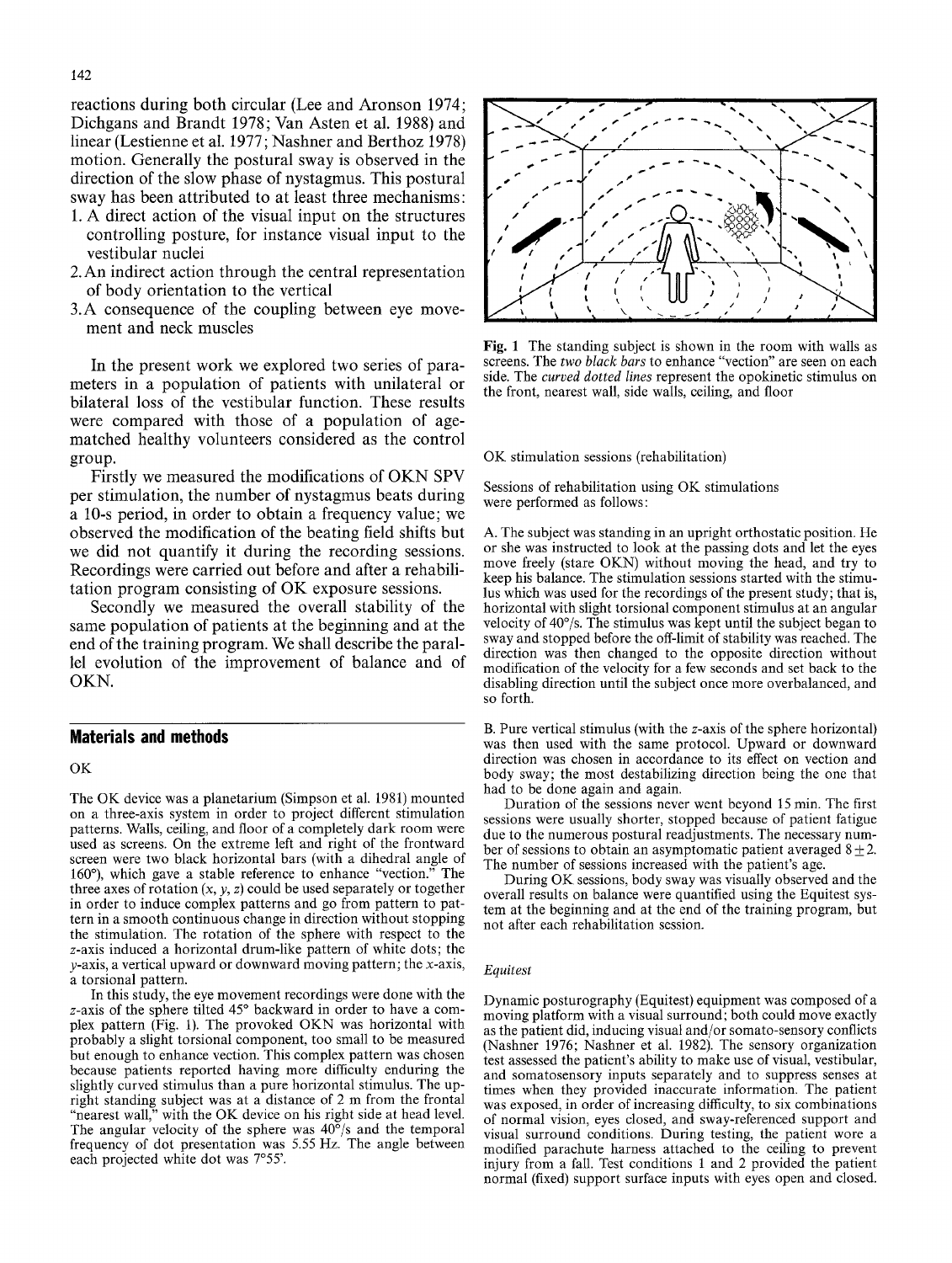These two conditions provided performance baselines against which changes in performance during the other four altered sensory conditions can be compared. Test condition 3 fixed the support surface, while the patient stood eyes open within a sway-referenced visual environment. Differences in stability during conditions 1, 2, and 3 showed whether the patient could suppress the influence of an incorrect visual input. In test condition 4, vision was normal and the support surface sway-referenced. Test condition 5 had the patient standing on the sway-referenced surface, eyes closed, thereby eliminating all useful inputs but the vestibular. Test 6 exposed the patient to sway-referenced visual and support surface at the same time. During conditions 5 and 6 the subject was maintaining his balance using vestibular input only. The equilibrium score was calculated by comparing the angular difference between the patient's maximum anterior and posterior center of gravity displacements and a theoretical maximum displacement of 12.5°. This is based on the assumption that a normal individual can exhibit anterior and posterior sway over a total range of 12.5° without losing balance (Nashner et al. 1990). The result is expressed as a percentage between 0 and 100, with 0 indicating a fall and 100 perfect stability. The global equilibrium score (composite score) was calculated by independently averaging the scores for condition 1 and 2, adding these two scores to the equilibrium scores from each trial of sensory condition 3, 4, 5, and 6, and dividing the sum by 14, which is the total number of trials. Missing trials in conditions 3, 4, 5, and 6 were replaced by the averaged equilibrium score for that condition. The highest possible score was 100 (Nashner et al. 1982). The patient's performance on the six conditions were compared with responses of the control group.

#### Recordings: electrooculographic assessment

Horizontal eye movements were recorded using bitemporal d.c. electrooculography (EOG; Meditrace) and/or the I.R.I.S (Infra-Red light Eye-Movement Measurement) system. The d.c. signal of the horizontal component of eye movement was amplified, processed on-line through an analog-digital (AD) converter Data Translation card in a 286 microcomputer. The sampling rate was 50 Hz and the signal was not filtered. SPV, frequency, and amplitude of OKN were calculated using an interactive software. Vertical OKN was not recorded in the present work. Representation of data on the monitor were as follows: raw data of the eye movement, velocities of slow phases, and fast phases of nystagmus. For calculation of mean SPV a keyboard-driven cursor allowed more accuracy in the choice of nystagmus by rejecting inappropriate eye movements and blinks.

#### Patients

Two groups of patients were submittted to OK exposure sessions. These patients were tested at the Ear, Nose, and Throat (ENT) Department of Hôpital Lariboisière in Paris with the following methodology: audiometry, impedance-audiometry, caloric test, electrooculographic recordings of smooth pursuit and saccades, and eye-head movement recordings in order to test gaze stabilization in the horizontal plane (Freyss et al. 1988). These patients were also submitted to high velocity step stimulations ( $>400^{\circ}/s$ ) on a rotatory chair (Sémont and Sterkers 1980) to measure the postrotatory nystagmus. Cerebral imaging (computed tomography scan and magnetic resonance imaging ) were carried out in order to rule out brain and/or hindbrain lesions.

The first group of five bilateral labyrinthine-defective patients (three women, two men) ranged in age from 38 to 58 years (mean 42 years). These patients had no responses on either side during the caloric test and did not present any postrotatory nystagmus. All these patients had been treated with aminoglycoside (gentamycine) for severe infections.

The second group of five unilateral labyrinthine-defective patients (two women, three men) ranged in age from 33 to 57 years (mean 44 years). These patients were seen 1-3 months after surgery for acoustic neuroma (three subjects) or after vestibular neurectomy (two subjects). They did not demonstrate any spontaneous nystagmus.

All the subjects were fully compensated. The patients were seen firstly in the ENT department of Hôpital Lariboisière for testing. Only patients fully compensated to classical ENT testing but still complaining of balance disorders went through this study. Control responses were obtained by recording from five agematched normal healthy volunteers (two women, three men) ranging in age from 35 to 58 years (mean 45 years).

#### **Results**

#### Control subjects

For an OK stimulation session at  $40^{\circ}/s$  with the z-axis of the sphere tilted  $45^{\circ}$  backward, the per stimulation SPV of the OKN was regular (mean  $\pm$  SD 28.7 $\pm$ 4.3°/s) and the frequency (number of nystagmus beats per second or number of fast phases per second  $+ SD$ ) of the OKN was  $2.9 \pm 0.5$  Hz. The number of fast phases was used to quantify the frequency, assuming that each slow phase was followed by a fast phase. The beating field was normally shifted in order to anticipate the stimulus.

Minimal body sway was observed. Reported vection was appropriate for the direction of the stimulus. For normal subjects, the vection was appropriate for the given stimulus direction. Equitest results before and after OK exposure were normal and unchanged. The mean equilibrium scores  $\pm SD$  were: for composite, 78 $\pm$ 4; for condition 4, 82 $\pm$ 5; for condition 5, 69 $\pm$ 6 and for condition 6,  $67+10$ . Table 1 gives the normal Equitest data base for reference.

#### **Patients**

#### *Bilateral areflexic patients*

Before the rehabilitation program had started, the patients showed an important irregularity of the SPV of the OKN (Fig. 2A) with a mean of  $32.1^{\circ}/s \pm 12.1$  (the regularity of the OKN referred to the respective SDs of the OKN SPVs). The frequency of the  $OKN + SD$  was  $1.9 \pm 0.4$  Hz (Fig. 3A).

Table 1 Normal Equitest data base equilibrium scores

| Condition | Subject 20–59 years $(n=112)$ |       |  |
|-----------|-------------------------------|-------|--|
|           | Means                         | $+SD$ |  |
|           | 94                            | 2.3   |  |
|           | 92                            | 4.2   |  |
|           | 91.5                          | 3.3   |  |
|           | 82.5                          | 7.6   |  |
|           | 69.2                          | 10.5  |  |
| 6         | 67.2                          | 11.6  |  |
| Composite | 79.8                          | 5.6   |  |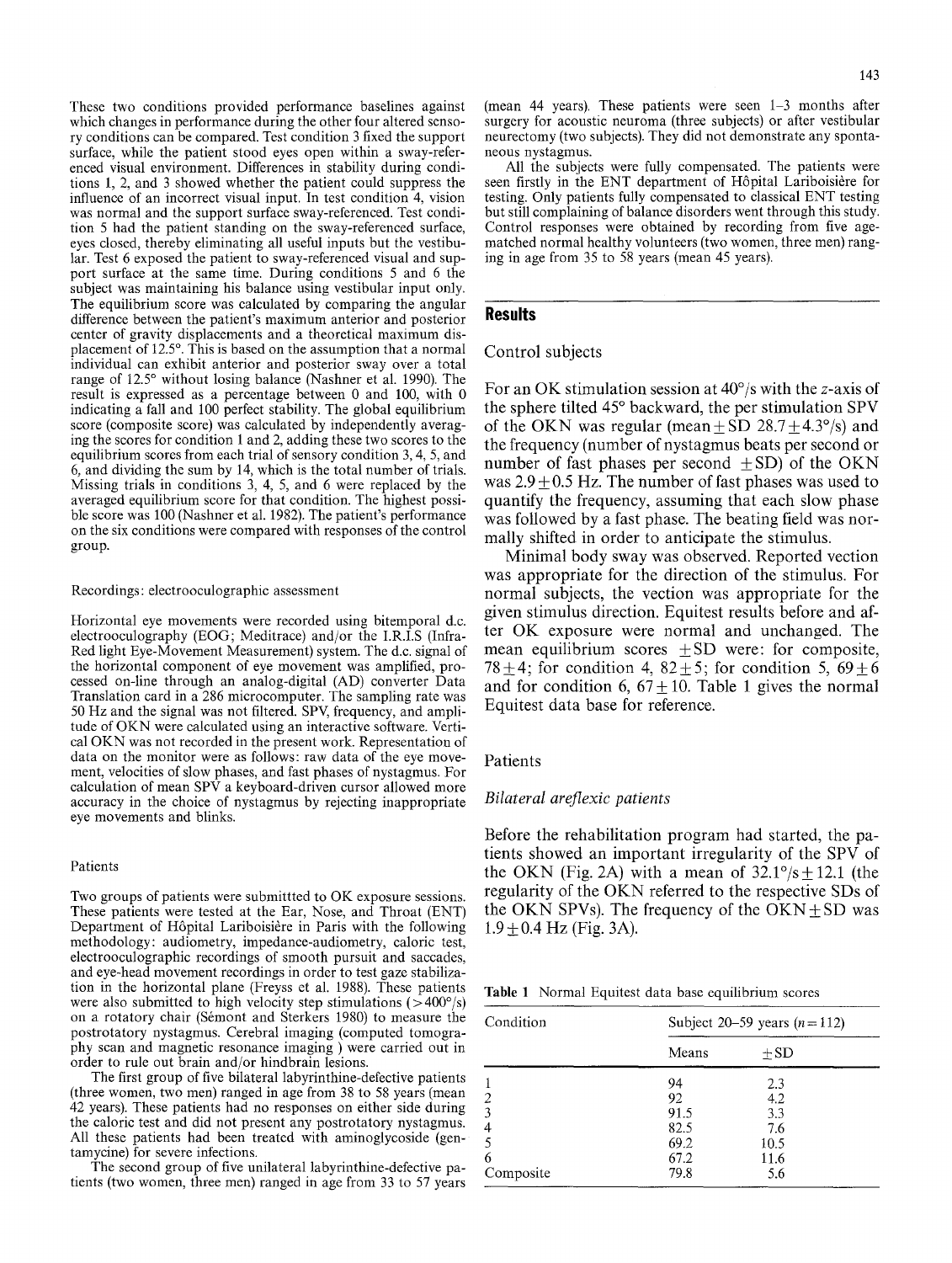# **OKN REGULARITY**



**Fig.** 2A-C Bilateral vestibular deficit: Optokinetic nystagmus (OKN) regularity. A Before training: recordings of OKN ( $z$ -axis of the sphere tilted 45 ~ backward). *Top trace,* amplitudes; *bottom trace*, velocities. Total duration of the screen,  $10 s$ . (The  $+ sign$ indicates slow-phase limits for velocity computation.) B After training: recordings of OKN ( $z$ -axis of the sphere tilted  $45^\circ$  backward). *Top trace,* amplitudes; *bottom trace,* velocities. Total duration of the screen, 10 s. An improvement in the OKN regularity can be seen. (+ slow phase limits for velocity computation).  $\dot{\mathbf{C}}$ Histogram of normalized number of slow phases (with respect to total number of slow phases for each condition) for the 5 patients. *(Before* before training, *After* after training, *Control* control group)

Body sway occurred in accordance with the direction of the stimulus and would have led to falls if not prevented by the observer. Using pure vertical, upward OK stimulus, the whole group was unable to remain stable, the stimulus throwing the patient off balance backward with the OK beating field shifted in the direction of the stimulus. This instability occurred with all kinds of stimulation, but was more important when the stimulus induced backward body sway. Mean Equitest equilibrium scores + SD were: for composite,  $44 \pm 3$ ; for condition 4,  $55 \pm 10$ ; and for conditions 5 and 6, 0 (Table 2). Patients fell during conditions 5 and 6 (those requiring vestibular information).

After repeated OK exposures, at the end of the training program, mean OKN SPV .decreased (from  $32.1 + 12.1^{\circ}/s$  to  $29.6 + 6.9^{\circ}/s$ ). The SD also decreased. An F-test on the variances,  $F_{97, 123} = 1.82$  with  $P = 0.0009$ , demonstrated an improvement of the regularity of the OKN.

The frequency of  $OKN \pm SD$  was  $2.8 \pm 0.5$  Hz (Fig. 3B). The mean value of the OKN frequency was significantly improved  $(P<0.05$  with Student's t-test). The fast-phase frequency, after repeated OK exposure, became closer to that of the normal control subjects  $(2.9 \pm 0.5 \text{ Hz})$  and more periodic, with the standard devi-



**Table** 2 Equitest equilibrium scores for bilateral labyrinthine-defective patients.  $(OK)$  optokinetic)

|                              | Condition 4 | Composite |
|------------------------------|-------------|-----------|
| Patient 1 Before OK exposure | 60          | 46        |
| After OK exposure            | 76          | 50        |
| Patient 2 Before OK exposure | 65          | 45        |
| After OK exposure            | 85          | 51        |
| Patient 3 Before OK exposure | 41          | 40        |
| After OK exposure            | 63          | 53        |
| Patient 4 Before OK exposure | 52          | 43        |
| After OK exposure            | 74          | 55        |
| Patient 5 Before OK exposure | 59          | 47        |
| After OK exposure            | 79          | 58        |

ation of the fast phases becoming smaller, which can be considered an improvement.

Patients still fell during conditions 5 and 6, and mean equilibrium scores  $\pm$  SD were: for composite, 53  $\pm$  10; for condition 4,  $75\pm4$ , and for conditions 5 and 6, 0. Scores of test 4 and composite were significantly increased ( $P=0.01$ ) using the distribution-free U-test of Mann and Whitney (Table 2).

#### *Unilateral vestibular patients*

At the beginning of the training program, the patients did not exhibit spontaneous nystagmus but demonstrated an important asymmetry of the OKN (z-axis of the sphere tilted 45<sup>°</sup> backward) with an irregularity of SPV. The mean  $SPV + SD$  was  $22.7^{\circ}/s + 8.5$  when OKN was beating ipsilaterally to the lesion (quick phase directed toward the lesion) and  $32.3^{\circ}/s \pm 6.9$  when beating contralaterally (Fig. 4). The OKN frequency was decreased especially when the OKN was beating ipsilaterally to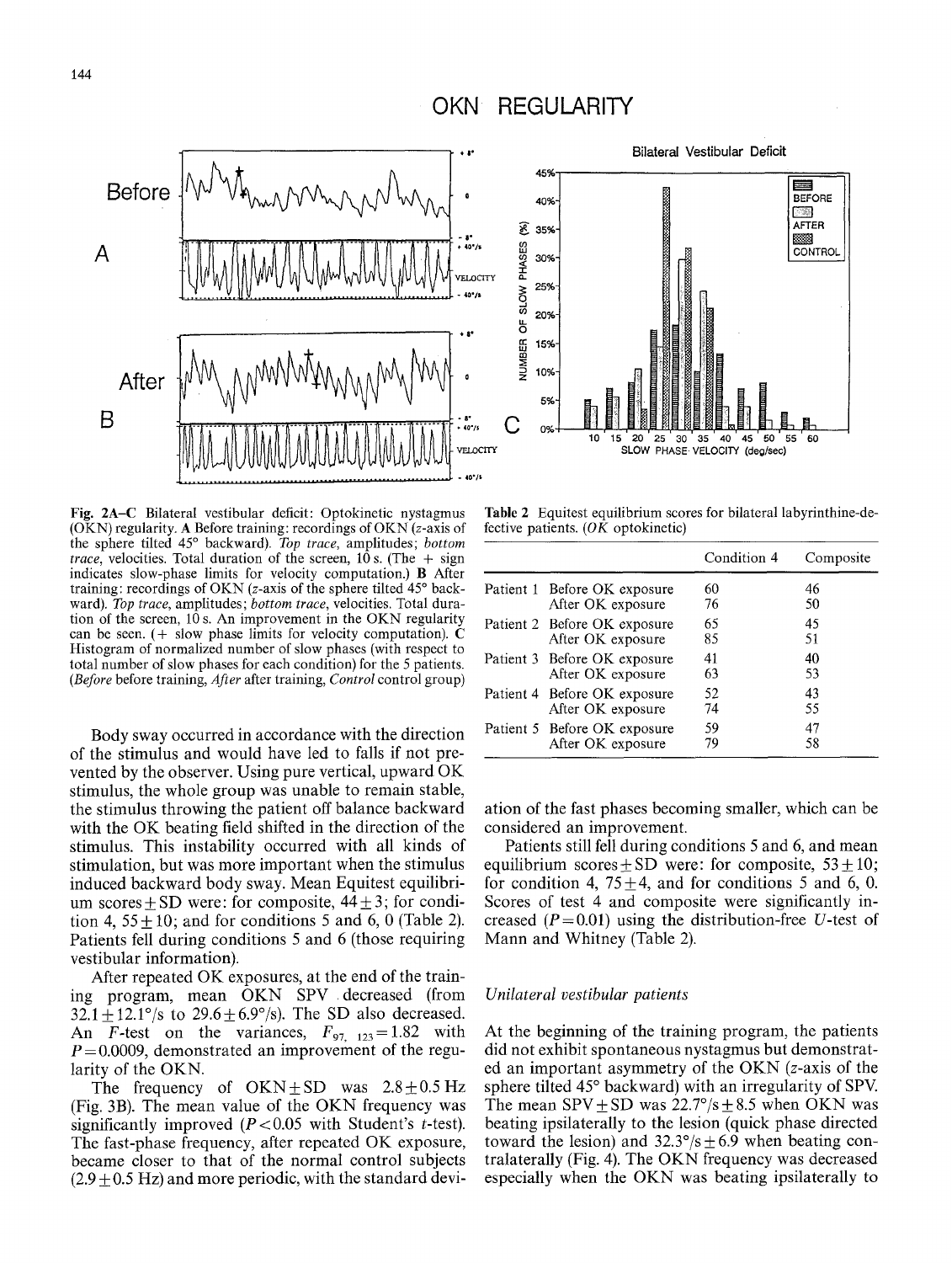# **OKN FREQUENCY**



Fig. 3A-D Optokinetic nystagmus (OKN) frequency. A Bilateral vestibular deficit (5 patients). Before training: the OKN frequencies ranged from 1.3 to 3.2 Hz without differing between both sides. B Bilateral vestibular deficit (5 patients). After training: the OKN frequencies were shifted from  $2.3$  to 3.2 Hz with a mean of  $2.8 \pm 0.5$  Hz (normal  $2.9 \pm 0.5$  Hz). C Unilateral vestibular deficit (5 patients). Before training: there was an asymmetry between both sides and OKN frequencies were decreased when directed ipsilaterally to the lesion. D Unilateral vestibular deficit (5 patients). After training: the asymmetry of the OKN frequencies was significantly reduced

the lesion (Fig. 3C). The values of the OKN frequency were, respectively,  $1.6 \pm 0.8$  Hz (ipsi) and  $2.3 + 0.7$  Hz (contra).

The body sway was maximum when the direction of the OK stimulus was opposite to the side of the lesion. Mean Equitest scores $\pm$ SD were decreased compared with normal values, with  $56 \pm 10$  for the composite, 79 $\pm$ 15 for condition 4, 11 $\pm$ 20 for condition 5, and  $8 + 10$  for condition 6 (Table 3).

After training, the asymmetry of the OKN frequency (*z*-axis of the sphere tilted  $45^\circ$  backward) between the

two directions was strongly reduced (Fig. 3D). The means of the SPV were  $28.7 + 7.4^{\circ}/s$  (ipsi) and  $26.7 \pm 6.4^{\circ}/s$  (contra). The averaged OKN SPV  $\pm$  SD decreased (from  $32.3 \pm 6.9$  to  $26.7 \pm 6.4^{\circ}/s$ ) when beating contralaterally and increased (from  $22.7\pm8.5$  to  $28.7 \pm 7.4^{\circ}/s$  when beating ipsilaterally. There was a statistically significant improvement of the regularity asymmetry of the OKN, by referring to the respective SDs of the OKN SPVs between right and left, before and after training. Before training, F-test on the variances of OKN SPV was  $F_{60, 76} = 1.49$  with  $P = 0.046$ . After training, F-test on the variances of OKN SPV was  $F_{95,97}=1.36$  with  $P=0.067$ . Since unilateral labyrinthine-defective patients even fully compensated to classical ENT tests, while complaining of balance disorders, still demonstrated this kind of asymmetry; the reduction in the regularity asymmetry seemed to be related to OK exposure.

The frequencies of the OKN were  $2.9 + 0.4$  Hz when beating ipsilaterally to the lesion and  $3.1 \pm 0.5$  Hz when beating contralaterally. A stastistically significant improvement of the frequency of the OKN was noticed for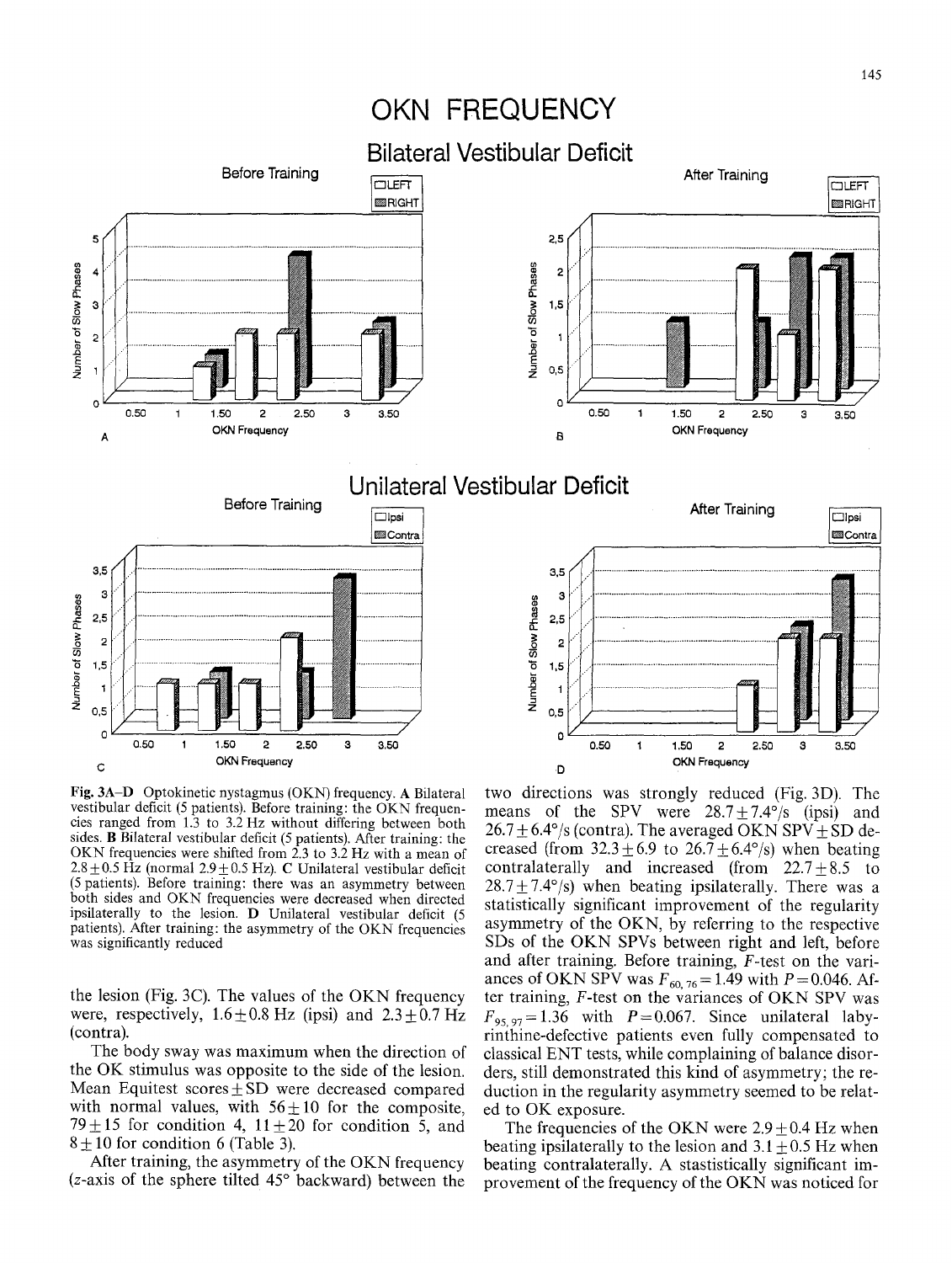# **OKN REGULARITY**



Fig. 4 A Left vestibular deficit: optokinetic nystagmus (OKN) regularity. Before training: recordings of OKN (z-axis of the sphere tilted 45° backward). Top trace, amplitudes, bottom trace, velocities. Total duration of the screen, 10 s. *Right:* histogram of normalized number of slow phases (with respect to total number of slow phases for each condition) for the  $\bar{5}$  patients. There is a strong difference between both sides: OKN is very irregular when directed toward the lesion *(ipsi)*. (The  $+$  sign indicates slow phase limits for velocity computation.) B Left vestibular deficit: OKN regularity. After training: recordings of OKN (z-axis of the sphere tilted 45<sup>°</sup> backward). *Top trace*, amplitudes, *bottom trace*, velocities. Total duration of the screen, 10 s. *Right:* histogram of normalized number of slow phases (with respect to total number of slow phases for each condition) for the 5 patients. The difference between the two sides is reduced and there is a significant improvement of the OKN regularity especially when directed toward the lesion; F-test on the variances,  $P=0.046$  before and  $P = 0.067$  after training. (The + sign indicates slow phase limits for velocity computation)

the whole group and especially for the OKN beating ipsilaterally to the lesion  $(P < 0.05$  with Student's t-test). Also, for bilateral labyrinthine-defective patients, these scores became closer to that of the normal control subjects (2.9  $\pm$  0.5 Hz) which can be considered as an improvement.

The mean scores of equilibrium of the Equitest  $\pm$  SD were: for the composite,  $78 \pm 5$ ; for condition 4,  $88 \pm 5$ ; for condition 5,  $60+10$  and for condition 6,  $65+5$ . These scores were significantly increased  $(P=0.01)$  using the distribution-free U-test of Mann and Whitney (Table 3).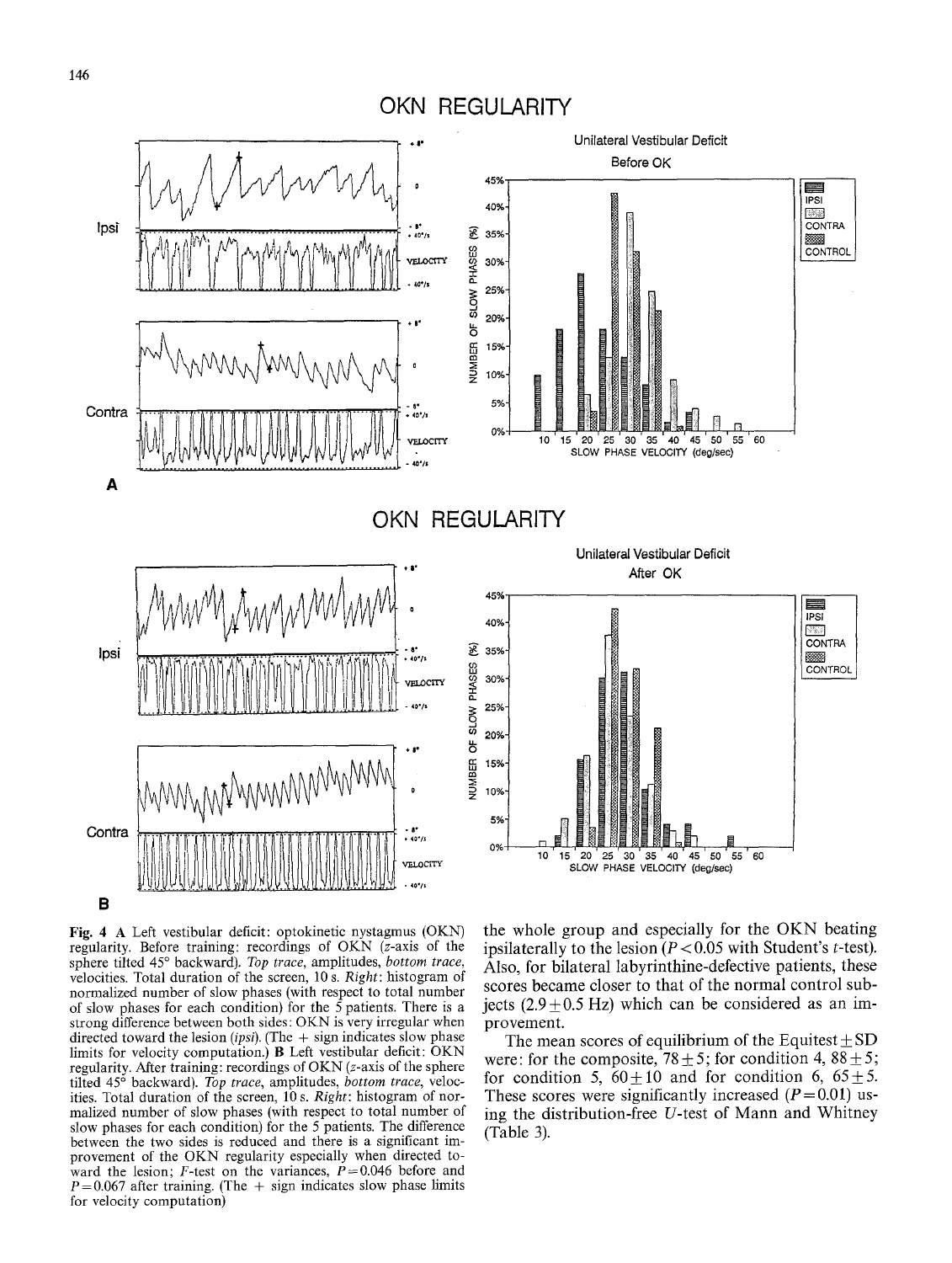Table 3 Equitest equilibrium scores for unilateral labyrinthine-defective patients. (OF optokinetic)

|                              |                              | Condition 4 | Condition 5 | Condition 6 | Composite |
|------------------------------|------------------------------|-------------|-------------|-------------|-----------|
| Patient 1 Before OK exposure |                              | 72          | 26          |             | 55        |
|                              | After OK exposure            | 86          | 68          | 76          | 82        |
| Patient 2 Before OK exposure |                              | 90          |             | 39          | 55        |
|                              | After OK exposure            | 95          |             | 64          | 74        |
|                              | Patient 3 Before OK exposure | 75          |             |             | 52        |
|                              | After OK exposure            | 84          | 80          | 51          | 76        |
|                              | Patient 4 Before OK exposure | 85          |             |             | 58        |
|                              | After OK exposure            | 90          | 42          | 65          | 72        |
|                              | Patient 5 Before OK exposure | 75          | 29          |             | 59        |
|                              | After OK exposure            | 85          | 70          | 76          | 85        |

#### *For the two groups of patients*

After training, patients did not sway anymore whatever might be the direction and velocity of the stimulus, but a large number of the patients still had the feeling that they did not know what was moving: the room or themselves. Equitest showed improvement in the scores of test 4 for the two groups of patients.

#### **Discussion**

The first striking result of this study is the remarkable improvement in OKN parameters after only a small number of sessions of exposure to OK stimulations. This finding seems to be consistent and indicates that complex optokinetic stimulation in a standing human subject induces some adaptive process which restores OKN symmetry, SPV and beating field normal value.

It has been suggested by Igarashi et al. (1975; in primates) and by Lacour (1981; in the cat) that activity is fundamental in the recovery of vestibular deficits and, more generally, it is known that adaptive mechanisms are more efficient when the subject is dealing actively with sensory conflicts and when sensory inputs are as natural and complex as possible. Although we have not explored the effects of OKN training on seated subjects, we would like to propose the hypothesis that the rapid improvement of both OKN parameters and postural control were due to the fact that our subjects were standing and therefore actively counteracting the effects of OKN on posture. In addition the complex visual pattern motion induced by the planetarium projected on the walls of the room may have required an additional impetus for active adaptation.

#### Unilateral vestibular patients

It is noted that OK stimulations induced body sway toward the direction of the stimulus. The population of unilateral vestibular-defective patients demonstrated body sway only when the stimulus was opposite to the lesioned side. The patient has a self-motion perception with body sway when OKN is opposite to vestibular

spontaneous nystagmus. A possible interpretation of the decrease in postural sway which is observed in unilateral vestibular deficits after OKN training could be the following: before training the amplitude of OKN is greater when the visual scene moves toward the side of the lesion because the slow phase of latent spontaneous vestibular nystagmus is driving the eye in this direction and facilitates the OKN slow phase. Therefore retinal slip is small and consequently the visually induced postural effects are smaller in this direction. This observation is similar to what can be seen in central-diseased patients with spontaneous downbeat nystagmus. When the OK stimulus provokes an upbeat nystagmus the patient strongly sways forward. This has to be related to the visual stimulation of the pavement shifting under the feet of somebody walking straight ahead and may partly explain the insecurity encountered by the elderly when they need to walk. By contrast, when the visual scene moves toward the intact side three factors contribute to a large postural sway in this direction: (a) The slow phase of OKN is small and very irregular and therefore retinal slip is increased. (b) This increase of retinal slip induces a larger body sway by the visual projections to the neck and postural muscles. (c) The beating field of OKN seems shifted toward the side of the visual field motion. The well known oculo-nucal coupling may also induce an eye movement-related postural effect toward the side of the moving visual scene.

The effect of training can then be seen as inducing the following changes: (a) Probably a general increase in OKN amplitude and a recovery of symmetry between the two sides whose effect is to reduce retinal slip. Also a decrease in the OKN irregularities has been observed. (b) The consequence of this decreased retinal slip is that there is less visually induced postural sway. (c) In addition it could be suggested that the recovery of a well-balanced OKN allows also a recovery of a normal beating field which tends to drive the eye in the direction opposite to the movement of the visual scene, therefore inducing a counter-effect to the postural sway.

The improvement in Equitest condition 5, when eyes were closed, suggests perhaps a central restoration of symmetry that is not visually dependent. The patients were fully compensated at the classic ENT investigations, which means that the sane ear had already com